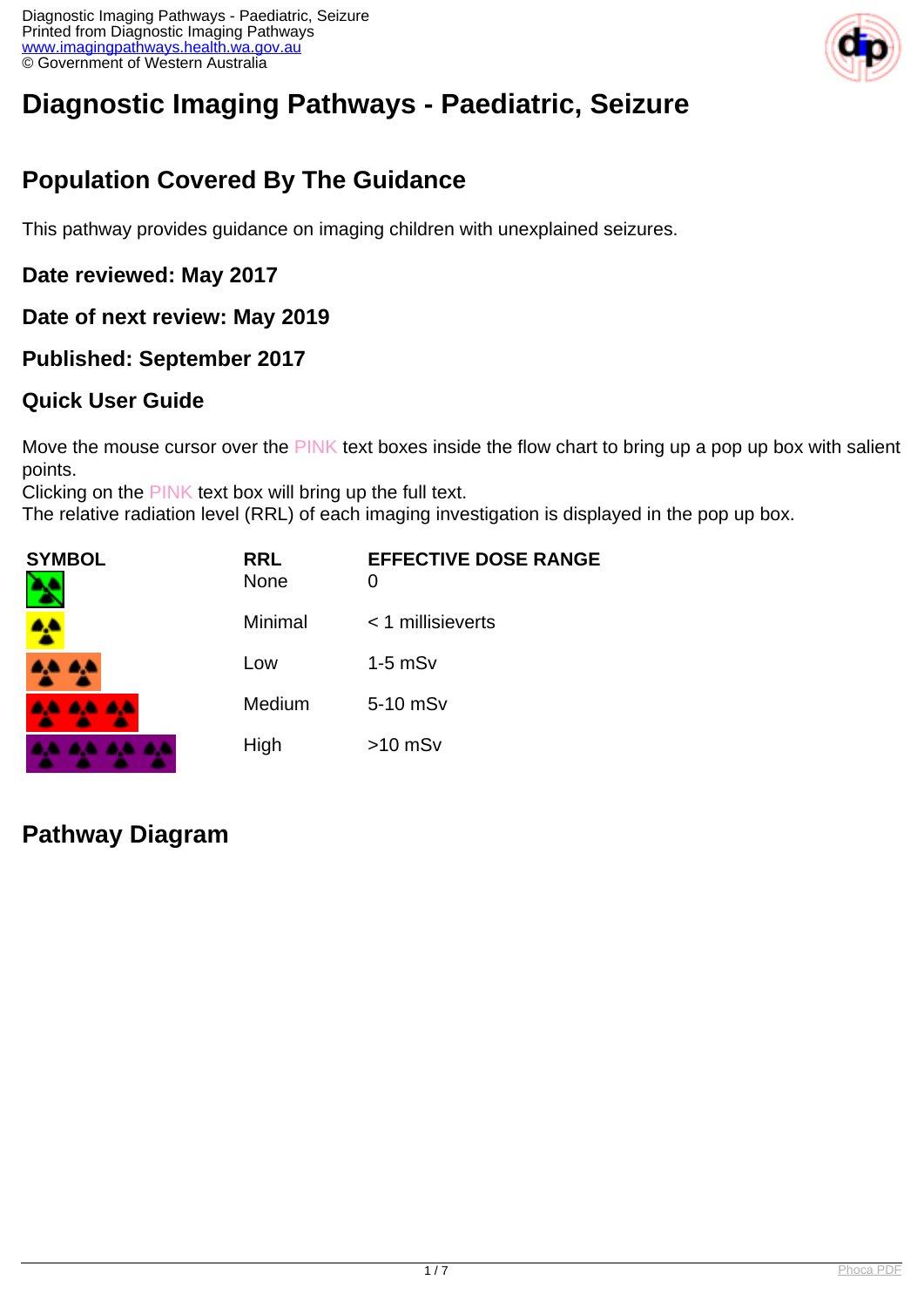Diagnostic Imaging Pathways - Paediatric, Seizure Printed from Diagnostic Imaging Pathways [www.imagingpathways.health.wa.gov.au](http://www.imagingpathways.health.wa.gov.au/) © Government of Western Australia





### **Seizures**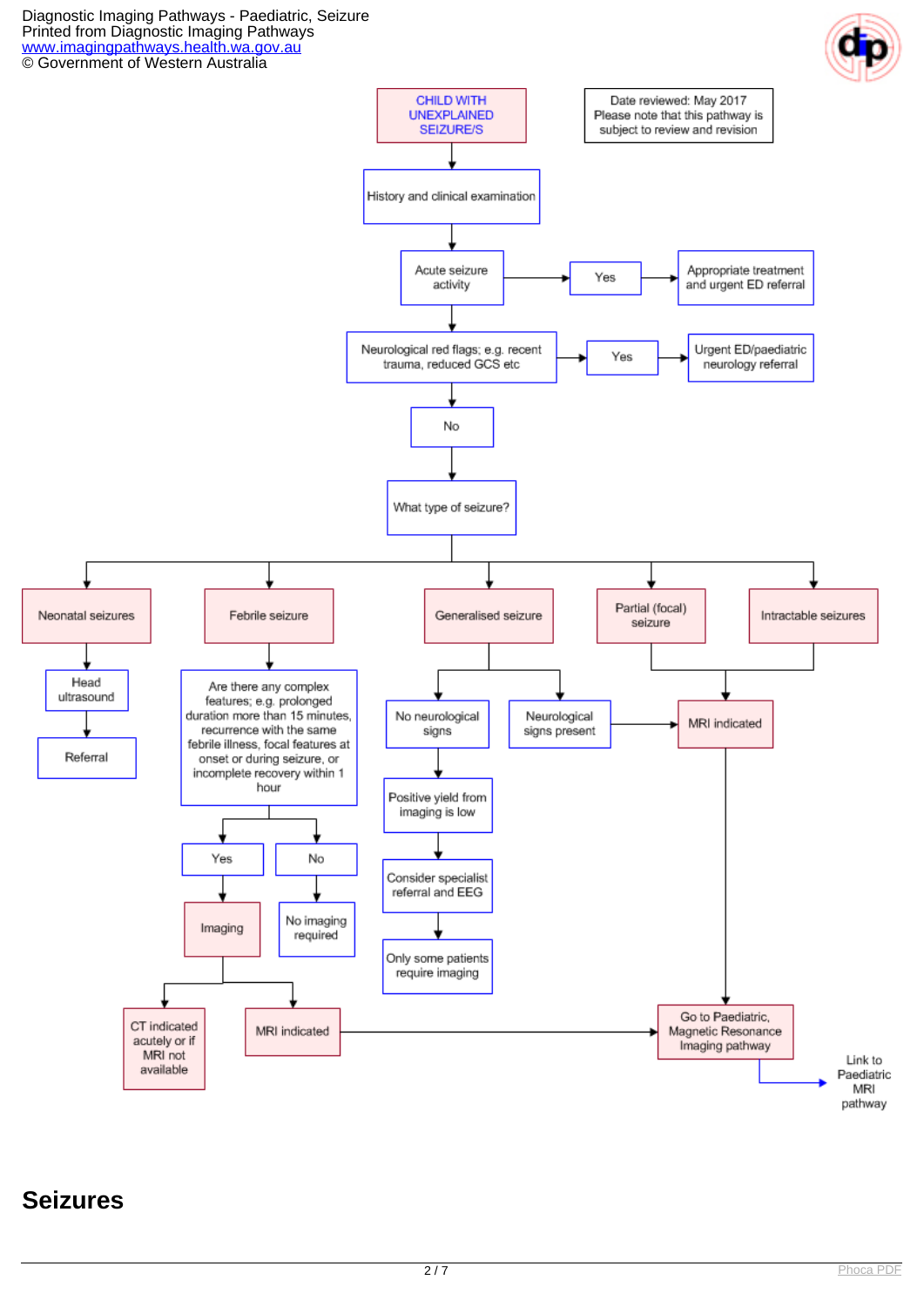

- A seizure is defined as "a transient occurrence of signs and/or symptoms due to abnormal excessive or synchronous neuronal activity in the brain"  $1, 2$
- Epilepsy is a condition of recurrent seizure activity over a prolonged period with no obvious precipitants.
- Numerous seizure and epilepsy classification systems are available and a widely referenced model was put forth by the International League against Epilepsy (ILAE). [3, 4](index.php?option=com_content&view=article&id=234&tab=references#1) Although there are several classification systems present of which many are contended, it is well known that seizures in childhood vary significantly from adults and there are several well recognised epileptic disorders unique to infancy and early childhood. Recognising the syndromes and specific forms of seizures is paramount to administer a tailored management plan
- Apart from acute post-traumatic causes, MRI when available is the imaging modality of choice when feasible owing to its lack of ionising radiation, excellent soft tissue and contrast resolution and versatility but may need general anaesthesia in a significant number of children [5](index.php?option=com_content&view=article&id=234&tab=references#1)

### **Neonatal Seizures**

- There is a relatively higher risk of seizures in neonatal period owing to inherent low threshold to excitability of brain cells at this age and the high risk of brain injury in peri-natal period. Pre-term infants have a higher incidence of seizures than term infants  $6, 7$
- Hypoxic ischemic encephalopathy is the most common cause of seizure in both term and preterm infants. Intracranial haemorrhage is the second leading cause [5](index.php?option=com_content&view=article&id=234&tab=references#1)
- Timely and accurate diagnosis of seizures in this age group can prevent or reduce the brain damage and reduce the seizure burden [5](index.php?option=com_content&view=article&id=234&tab=references#1)
- Head ultrasound is the first modality of choice in a majority of these patients because of the ease of use, lack of ionising radiation and portability [5](index.php?option=com_content&view=article&id=234&tab=references#1)
- Magnetic Resonance Imaging can detect hypoxic ischemic encephalopathy, arterial and venous strokes, structural brain developmental abnormalities, neuro-cutaneous syndromes and inborn errors of metabolism. Diffusion imaging has added sensitivity to routine spin-echo sequences  $5, 8$ , [9](index.php?option=com_content&view=article&id=234&tab=references#1)
- Computed Tomography can be useful when suspecting skull fractures or haemorrhage but involves exposing highly sensitive neonatal brain to ionising radiation [5, 8](index.php?option=com_content&view=article&id=234&tab=references#1)

## **Febrile Seizures**

- Febrile seizures occur in a child of age between 3 months to 5 years and are associated to a febrile illness with no evidence of intra-cranial infection [5](index.php?option=com_content&view=article&id=234&tab=references#1)
- Febrile seizures are the most common type of childhood seizures [10](index.php?option=com_content&view=article&id=234&tab=references#1)
- Febrile seizures can be simple lasting 15 mins, may have focal features and can recur within the next 24 hours [5](index.php?option=com_content&view=article&id=234&tab=references#1)
- Simple febrile seizures do not need any imaging tests other than routine lab investigations to look for the source of infection if not evident [5, 11, 12](index.php?option=com_content&view=article&id=234&tab=references#1)
- Complex febrile seizures occasionally have an underlying cause such as meningitis, encephalitis or underlying trauma which may benefit from an MRI or CT scan. [5, 12](index.php?option=com_content&view=article&id=234&tab=references#1) The diagnostic yield of imaging tests for detecting a lesion is increased in the presence of an abnormal neurological examination or an abnormal laboratory investigation [13, 14](index.php?option=com_content&view=article&id=234&tab=references#1)
- Whilst MRI may provide more diagnostic information, CT may be preferable depending on age and waiting time for MRI
- There is increasing evidence that hippocampal swelling and diffusion restriction on MRI particularly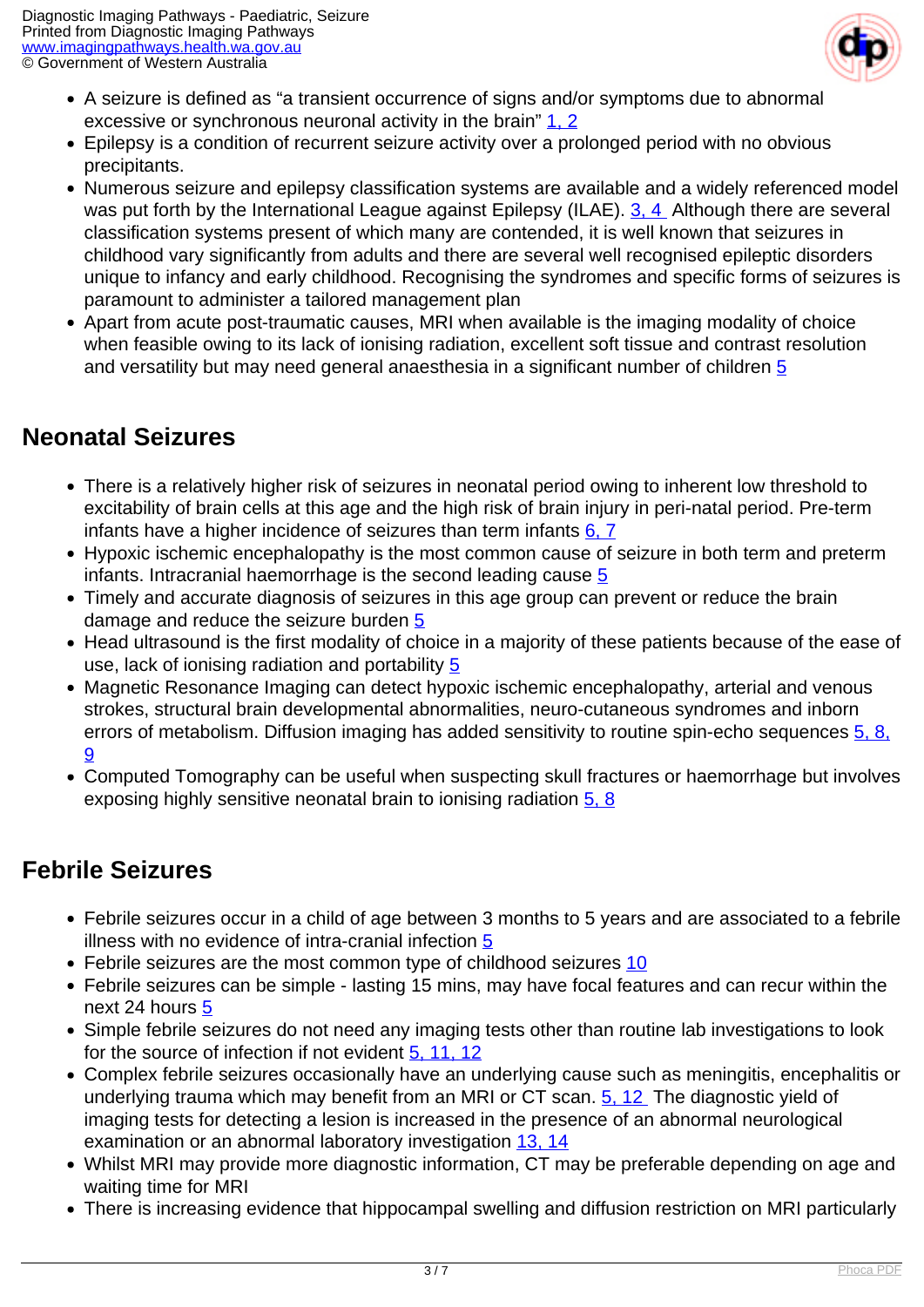

in complex febrile seizures may point to an increased likelihood of developing mesial temporal sclerosis in later life which may be another indication for imaging tests in these seizures [5](index.php?option=com_content&view=article&id=234&tab=references#1)

### **Generalised Seizures**

- Generalised seizures occur when the entire cerebral cortex of both cerebral hemispheres is aberrantly excited diffusely from the onset [1](index.php?option=com_content&view=article&id=234&tab=references#1)
- Generalised seizures include infantile spasms, absence seizures, tonic-clonic, atonic and myoclonic seizures.
- Patients with generalised seizures and no neurological findings do not require imaging [5](index.php?option=com_content&view=article&id=234&tab=references#1)
- New-onset seizures with abnormal neurologic findings and recurrent seizures with varying seizure characteristics warrant neuro-imaging. Urgent neuro-imaging is advocated on the presence of postictal focal neurologic defects and semi-urgent neuro-imaging for cognitive and unexplained motor deficits, seizures with partial features, sinister EEG findings and children under 1 year [15](index.php?option=com_content&view=article&id=234&tab=references#1)
- MRI has higher diagnostic yield than CT but may require general anaesthesia in children and may not be available as freely as CT [15, 16](index.php?option=com_content&view=article&id=234&tab=references#1)
- When an underlying trauma is suspected, urgent CT scan should be the first choice to rule out intracranial haemorrhage which may need urgent neurosurgical intervention

## **Partial (Focal) Seizures**

- Focal seizures occur when the aberrant neuronal discharge occurs focally from one of the cerebral cortices. Focal seizures can undergo secondary generalisation when the focal discharge spreads across rapidly to trigger a diffuse neuronal discharge and sometimes the distinction between a primary generalised seizure and secondary generalised seizure becomes very difficult from history alone [2](index.php?option=com_content&view=article&id=234&tab=references#1)
- Partial seizures most often result from focal structural brain abnormalities. Hence, the positive yield of neuro-imaging in seizures with focal origin is significantly higher than generalised seizures [5, 17](index.php?option=com_content&view=article&id=234&tab=references#1)
- MRI is considerably more sensitive than CT, particularly with subtle developmental abnormalities and small foci of haemorrhage [5, 15, 16](index.php?option=com_content&view=article&id=234&tab=references#1)

#### **Intractable Seizures**

- MRI is the most sensitive imaging modality for this relatively uncommon group of patients who may benefit from surgical management aimed at reducing the seizure-burden [5](index.php?option=com_content&view=article&id=234&tab=references#1)
- Functional brain imaging with Single-Photon Emission CT (SPECT) and Flouorine-18-2-flouro-2-deoxy-D-glucose positron emission tomography (FDG-PET) are also being used to map epileptic foci [5](index.php?option=com_content&view=article&id=234&tab=references#1)

## **Magnetic Resonance Imaging (MRI)**

- Apart from acute posttraumatic causes, MRI when available is the imaging modality of choice when feasible owing to its lack of ionising radiation, excellent soft tissue and contrast resolution and versatility but may need general anaesthesia in younger children [5, 15, 16, 18](index.php?option=com_content&view=article&id=234&tab=references#1)
- Magnetic Resonance Imaging can detect hypoxic ischemic encephalopathy, arterial and venous strokes, structural brain developmental abnormalities, neuro-cutaneous syndromes and inborn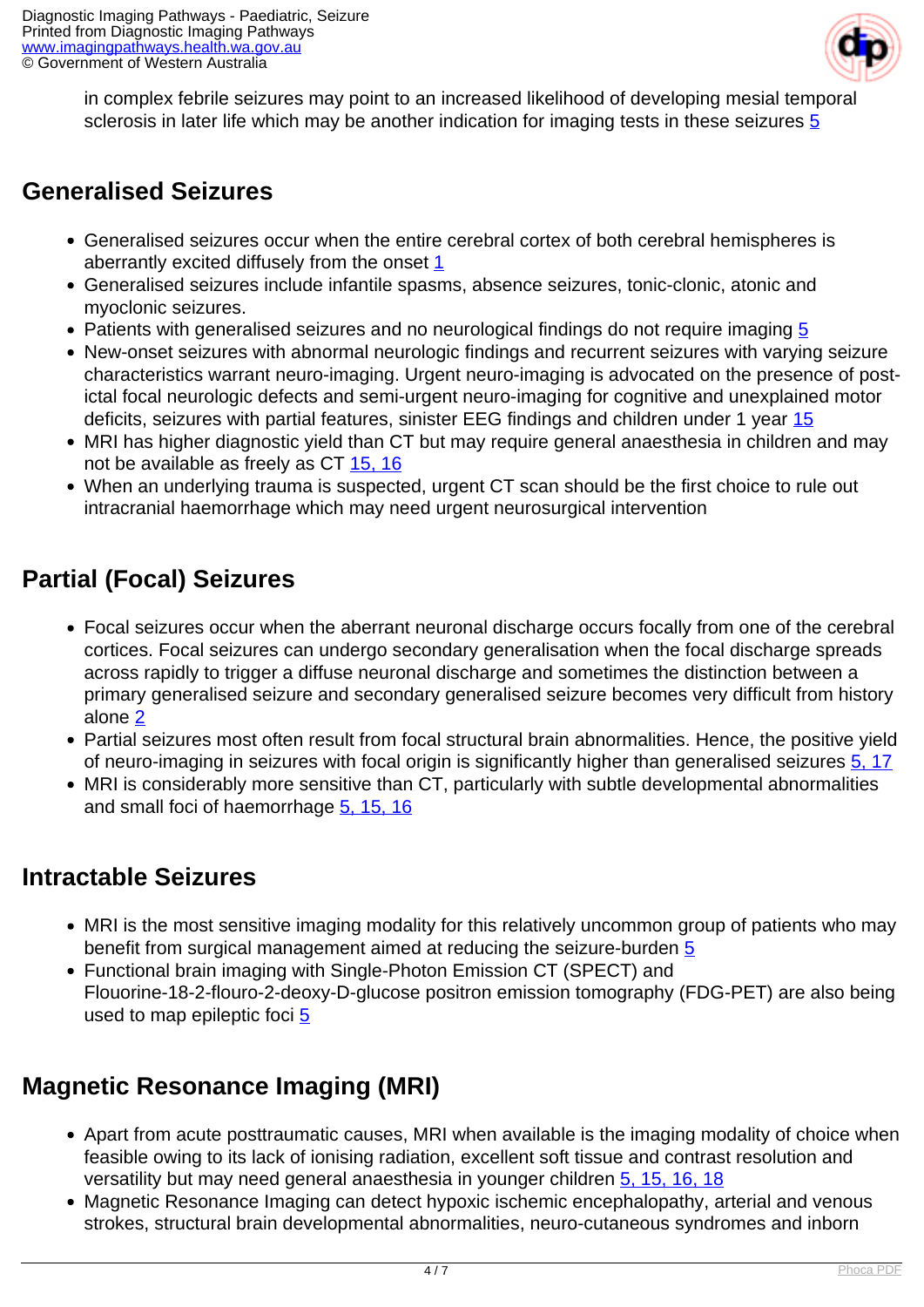

errors of metabolism [8, 9](index.php?option=com_content&view=article&id=234&tab=references#1)

• In partial seizure, MRI outweighs CT in the majority of situations and should be the preferred investigation except in children less than 2 years of age where non-accidental head injury is suspected [15, 16](index.php?option=com_content&view=article&id=234&tab=references#1)

## **Computed Tomography (CT)**

- CT can be useful when suspecting skull fractures or intracranial haemorrhage but involves exposing highly sensitive neonatal brain to ionising radiation [8](index.php?option=com_content&view=article&id=234&tab=references#1)
- Whilst MRI may provide more diagnostic information, CT may be preferable depending on availability and need for sedation [15, 16](index.php?option=com_content&view=article&id=234&tab=references#1)

#### **References**

References are graded from Level I to V according to the Oxford Centre for Evidence-Based Medicine, Levels of Evidence. [Download the document](http://www.cebm.net/wp-content/uploads/2014/06/CEBM-Levels-of-Evidence-2.1.pdf)

- 1. Fisher RS, Cross JH, French JA, Higurashi N, Hirsch E, Jansen FE, et al. **Operational classification of seizure types by the International League Against Epilepsy: Position Paper of the ILAE Commission for Classification and Terminology.** Epilepsia. 2017;58(4):522-30. (Guidelines). [View the reference](https://www.ncbi.nlm.nih.gov/pubmed/28276060 )
- 2. Seizures and epilepsy in children: Classification, etiology, and clinical features [Internet]. 2016 [cited May 04, 2017]. Available from: (Review article). View the reference
- 3. Berg AT, Berkovic SF, Brodie MJ, Buchhalter J, Cross JH, van Emde Boas W, et al. **Revised terminology and concepts for organization of seizures and epilepsies: report of the ILAE Commission on Classification and Terminology, 2005-2009.** Epilepsia. 2010;51(4):676-85. (Guidelines). [View the reference](https://www.ncbi.nlm.nih.gov/pubmed/20196795 )
- 4. Engel J, Jr. **Report of the ILAE classification core group.** Epilepsia. 2006;47(9):1558-68. (Guidelines). [View the reference](https://www.ncbi.nlm.nih.gov/pubmed/16981873 )
- 5. National Guideline Clearinghouse (NGC). Guideline summary: ACR Appropriateness Criteria® seizures — child Rockville MD: Agency for Healthcare Research and Quality (AHRQ); 2012. Available from: (Guidelines). View the reference
- 6. Ronen GM, Penney S, Andrews W. **The epidemiology of clinical neonatal seizures in Newfoundland: a population-based study.** J Pediatr. 1999;134(1):71-5. (Level III evidence). [View the reference](https://www.ncbi.nlm.nih.gov/pubmed/9880452 )
- 7. Lanska MJ, Lanska DJ. **Neonatal seizures in the United States: results of the National Hospital Discharge Survey, 1980-1991.** Neuroepidemiology. 1996;15(3):117-25. (Level III evidence). [View the reference](https://www.ncbi.nlm.nih.gov/pubmed/8700303 )
- 8. Seshia SS, Huntsman RJ, Lowry NJ, Seshia M, Yager JY, Sankaran K **Neonatal seizures: diagnosis and management.** Zhongguo Dang Dai Er Ke Za Zhi. 2011;13(2):81-100. (Review article). [View the reference](https://www.ncbi.nlm.nih.gov/pubmed/21342614 )
- 9. Krishnamoorthy KS, Soman TB, Takeoka M, Schaefer PW. **Diffusion-Weighted Imaging in Neonatal Cerebral Infarction: Clinical Utility and Follow-Up.** Journal of Child Neurology. 2000;15(9):592-602. (Level III evidence). View the reference
- 10. Sfaihi L, Maaloul I, Kmiha S, Aloulou H, Chabchoub I, Kamoun T, et al. **Febrile seizures: an epidemiological and outcome study of 482 cases.** Childs Nerv Syst. 2012;28(10):1779-84. (Level III evidence). [View the reference](https://www.ncbi.nlm.nih.gov/pubmed/22570169 )
- 11. Oluwabusi T, Sood SK. **Update on the management of simple febrile seizures: emphasis on**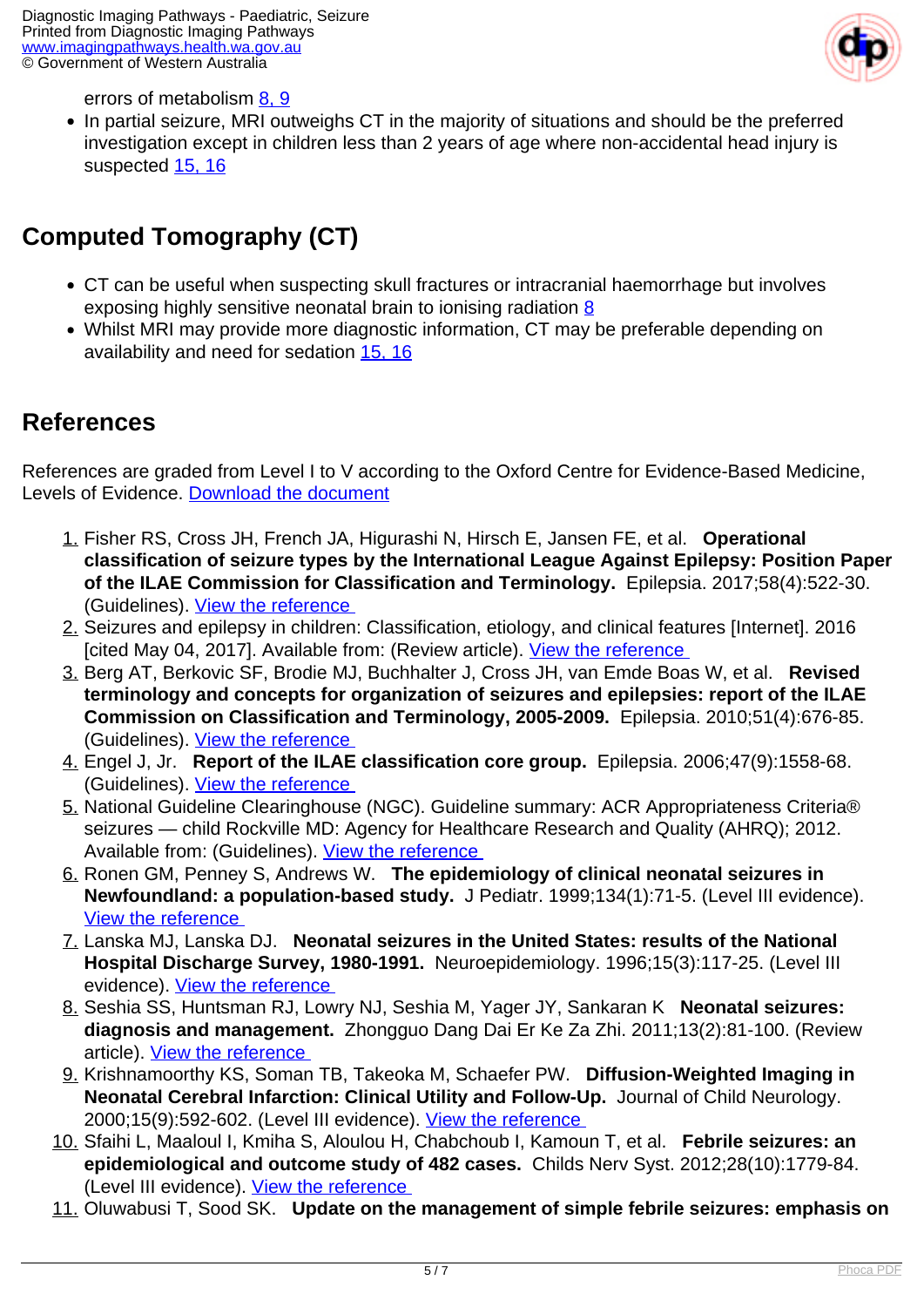

**minimal intervention.** Curr Opin Pediatr. 2012;24(2):259-65. (Review article). [View the reference](https://www.ncbi.nlm.nih.gov/pubmed/22327951 ) 

- 12. Kimia AA, Bachur RG, Torres A, Harper MB. **Febrile seizures: emergency medicine** perspective. Curr Opin Pediatr. 2015;27(3):292-7. (Review article). View the reference
- 13. Kimia AA, Ben-Joseph E, Prabhu S, Rudloe T, Capraro A, Sarco D, et al. **Yield of emergent neuroimaging among children presenting with a first complex febrile seizure.** Pediatr Emerg Care. 2012;28(4):316-21. (Level III evidence). [View the reference](https://www.ncbi.nlm.nih.gov/pubmed/22453723 )
- 14. Hardasmalani MD, Saber M. **Yield of diagnostic studies in children presenting with complex febrile seizures.** Pediatr Emerg Care. 2012;28(8):789-91. (Level III evidence). [View the](https://www.ncbi.nlm.nih.gov/pubmed/22858753 ) [reference](https://www.ncbi.nlm.nih.gov/pubmed/22858753 )
- 15. Hsieh DT, Chang T, Tsuchida TN, Vezina LG, Vanderver A, Siedel J, et al. **New-onset afebrile seizures in infants: Role of neuroimaging.** Neurology. 2010;74(2):150-6. (Level III evidence). [View the reference](https://www.ncbi.nlm.nih.gov/pmc/articles/PMC2809027 )
- 16. Berg AT, Testa FM, Levy SR, Shinnar S. **Neuroimaging in children with newly diagnosed epilepsy: A community-based study.** Pediatrics. 2000;106(3):527-32. (Levl III evidence). [View](https://www.ncbi.nlm.nih.gov/pubmed/10969098 ) [the reference](https://www.ncbi.nlm.nih.gov/pubmed/10969098 )
- 17. Sharma S, Riviello JJ, Harper MB, Baskin MN. **The role of emergent neuroimaging in children with new-onset afebrile seizures.** Pediatrics. 2003;111(1):1-5. (Level II/III evidence). [View the](https://www.ncbi.nlm.nih.gov/pubmed/12509546 ) [reference](https://www.ncbi.nlm.nih.gov/pubmed/12509546 )
- 18. Gaillard WD, Chiron C, Cross JH, Harvey AS, Kuzniecky R, Hertz-Pannier L, et al. **Guidelines for imaging infants and children with recent-onset epilepsy.** Epilepsia. 2009;50(9):2147-53. (Guidelines). [View the reference](https://www.ncbi.nlm.nih.gov/pubmed/19389145 )

| Information from this website              | <b>Information from the Royal</b><br><b>Australian and New Zealand</b><br><b>College of Radiologists' website</b> |
|--------------------------------------------|-------------------------------------------------------------------------------------------------------------------|
|                                            |                                                                                                                   |
| <b>Consent to Procedure or Treatment</b>   | <b>Computed Tomography (CT)</b>                                                                                   |
| <b>Radiation Risks of X-rays and Scans</b> | <b>Gadolinium Contrast Medium</b>                                                                                 |
| <b>Computed Tomography (CT)</b>            | <b>Magnetic Resonance Imaging (MRI)</b>                                                                           |
| <b>Magnetic Resonance Imaging (MRI)</b>    | <b>Radiation Risk of Medical Imaging for</b><br><b>Adults and Children</b>                                        |
|                                            | <b>Making Your Child's Test or Procedure</b><br><b>Less Stressful</b>                                             |

### **Information for Consumers**

#### **Copyright**

© Copyright 2017, Department of Health Western Australia. All Rights Reserved. This web site and its content has been prepared by The Department of Health, Western Australia. The information contained on